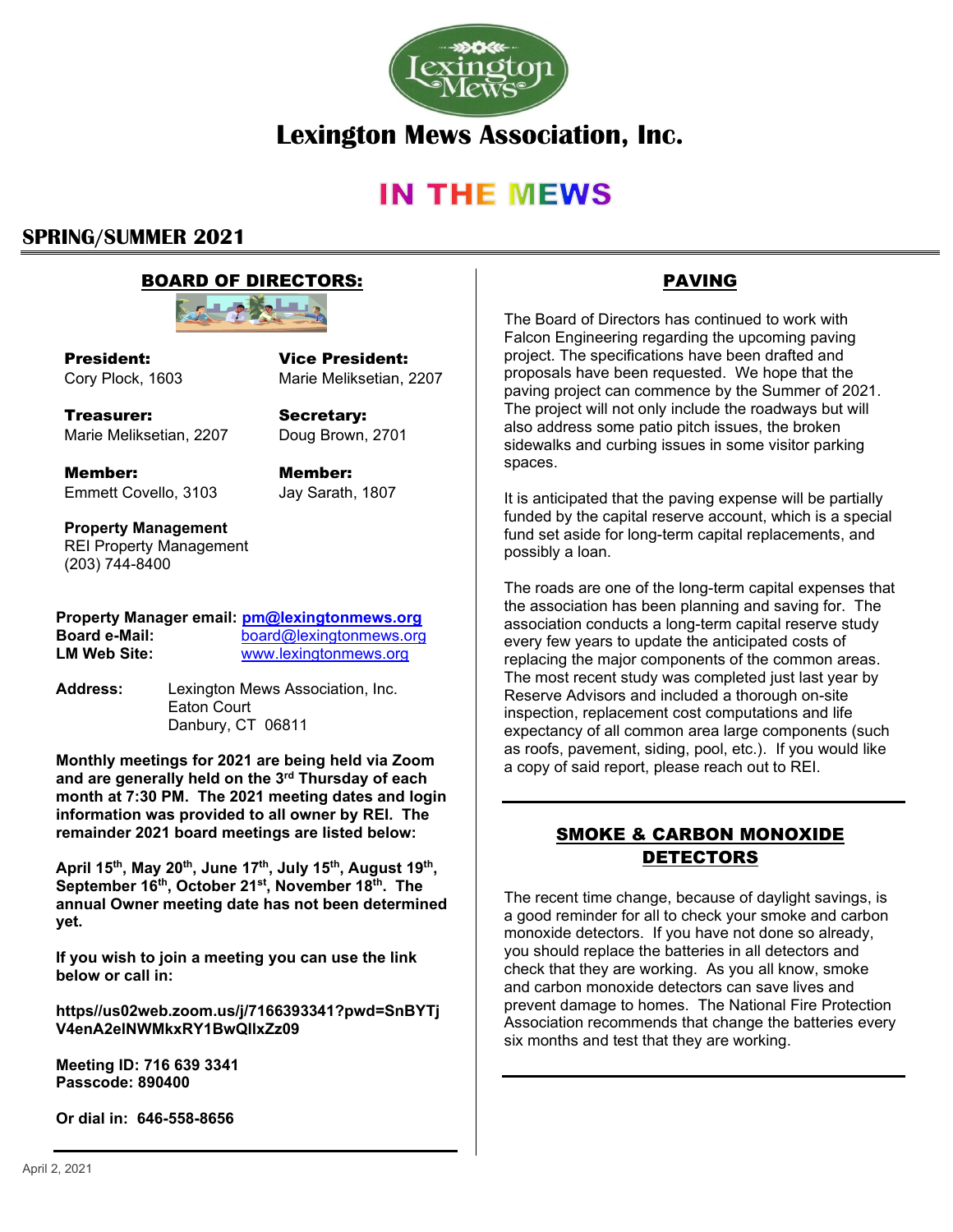## SPRING DUMPSTER

The Board of Directors has arranged for a spring roll off dumpster so residents can dispose of large items that are not suited for the weekly trash removal services.

On Saturday, April 17<sup>th</sup>, a dumpster will be placed at the end of the roadway by the 2100 building. The dumpster will be placed around 9:00 AM and picked up around 1:00 PM.

There will be a contractor on site to confirm you are a resident of Lexington Mews (bring your photo ID) and to assist you in placing the items in the dumpster to ensure the space in the dumpster is used to its capacity. Please note, items that are not permitted in the dumpster include liquid paint asbestos, hazardous wastes. flammables (gasoline, oil, propane, freon, etc.) batteries. E-waste (TV's, computers, cell phone, fax machines, printers, copiers, vcr's and DVD players, video camera), propane tanks, tires, appliances, with freon (AC units, refrigerators) brush and tree stumps, rocks, cement, and car batteries.

# GARAGE DOOR PAINTING

The Board of Directors will be determining if any garage doors need painting. If it is determined that your garage door needs to be painted, you will be notified in writing on how to contact Dave Osborne to arrange for the door to be painted.

# TRASH AND RECYCLING

#### Refuse reminders:

- $\checkmark$  Garbage bags must be placed inside the garbage toters.
- $\checkmark$  All carboard must be broken down and tied together or it will not be picked up.
- $\checkmark$  Containers must be brought back inside the evening after it has been emptied. It has been noticed that many trash toters are being taken out the day before or left days after the garbage has been picked up. Please make sure to only take out the toters the evening before garbage is picked up and the toter is put away the evening that the trash is picked up.

#### Holiday pickup schedule:

- Memorial Day on May 31<sup>st</sup> will cause all pickups during the week to be delayed one day. Lexington Mews will be picked up on Friday, June 4<sup>th</sup>.
- Labor Day on September 6<sup>th</sup> will cause all pickups during the week to be delayed one day. Lexington Mews will be picked up on Friday, September 10<sup>th</sup>.

Thanksgiving Day will cause a delay. Lexington Mews will be picked up on Friday, November  $26^{\text{th}}$ .

## EXTERMINATING POLICY

The association will address insects or animals, both in and outside of the units, if they are deemed to be harmful to residents or they will cause damage to the units, the buildings, or the common areas.

## SPEED LIMIT REMINDER

**\_\_\_\_\_\_\_\_\_\_\_\_\_\_\_\_\_\_\_\_\_\_\_\_\_\_\_\_\_\_\_\_\_\_\_\_\_\_\_\_\_\_**

Please note - the speed limit is 10 MPH inside the community. Observed speeders may be subject to a \$100 fine. Unit owners are responsible for the conduct of their guests.

#### **AMERICAN FLAGS**

Per the Association rules, owners must request and receive approval before any permanent flagpole fixture can be installed. Request to mount a flagpole in the front of units, will only be permitted if installed with a white bracket on the white vertical garage trim. Flags are also permitted to be installed on high decks. Display of portable flags (not mounted to the trim or deck) is permitted as per the association rules.

#### **RECREATION TAG REMINDERS**

The Board of Directors is in process of obtaining new recreation tags for all owners. More information regarding the new tags will be sent to all owners when they are able to be distributed.

Please note - the recreation tags must be on display at all time when using the playground, tennis court and the pool area.

Also, please remember that visitors must always be accompanied by a Unit Owner – no exceptions.

#### DRYER VENT CLEANING

It is time for the bi-annual dryer vent cleaning program at Lexington Mews. The board has voted to use Vent-Gard to assist with the program again. All owners should contact Vent-Gard directly to schedule an appointment. More information on this mandatory cleaning will be sent